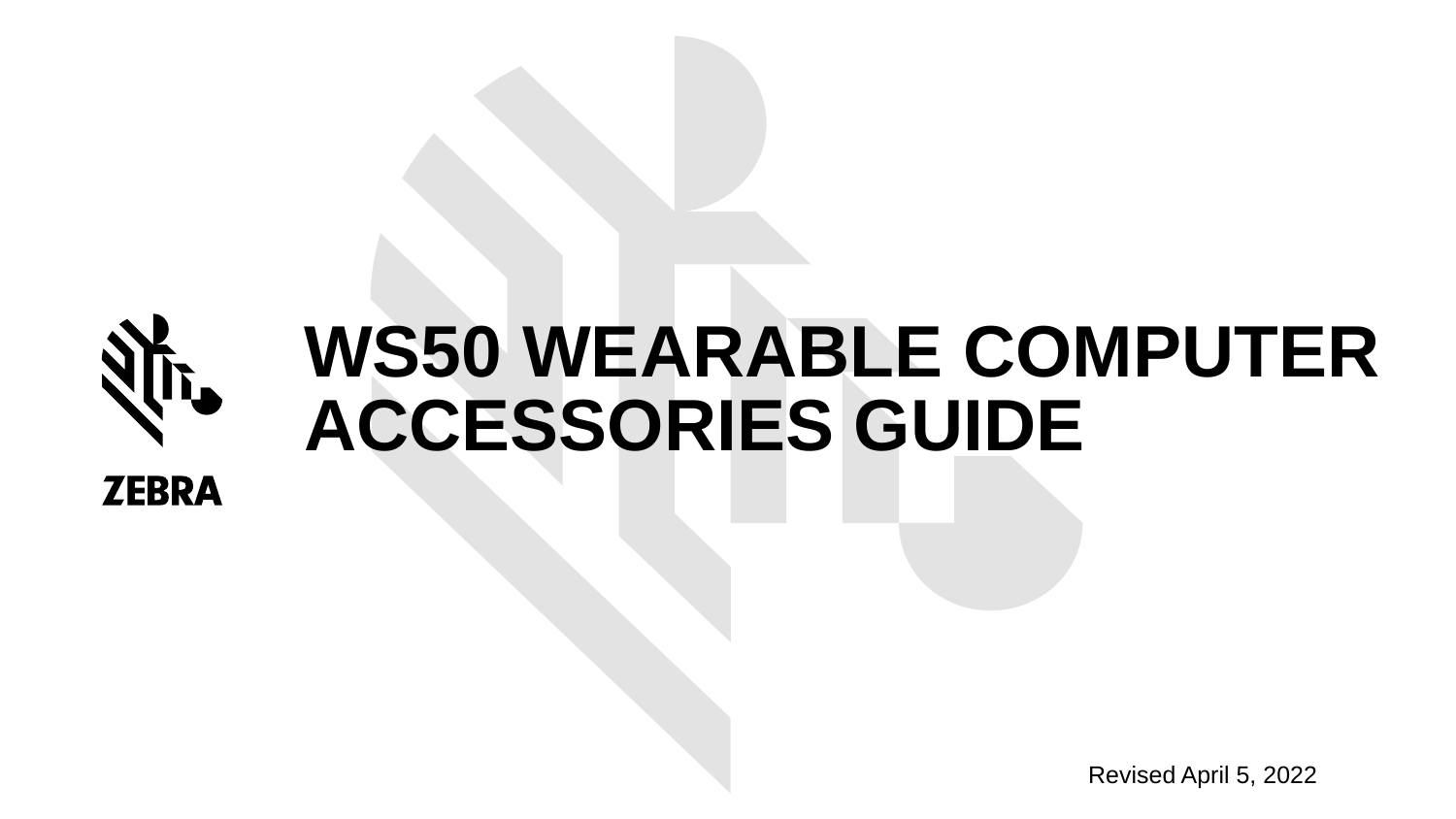# शी: ZEBRA WS50 Converged Assembly

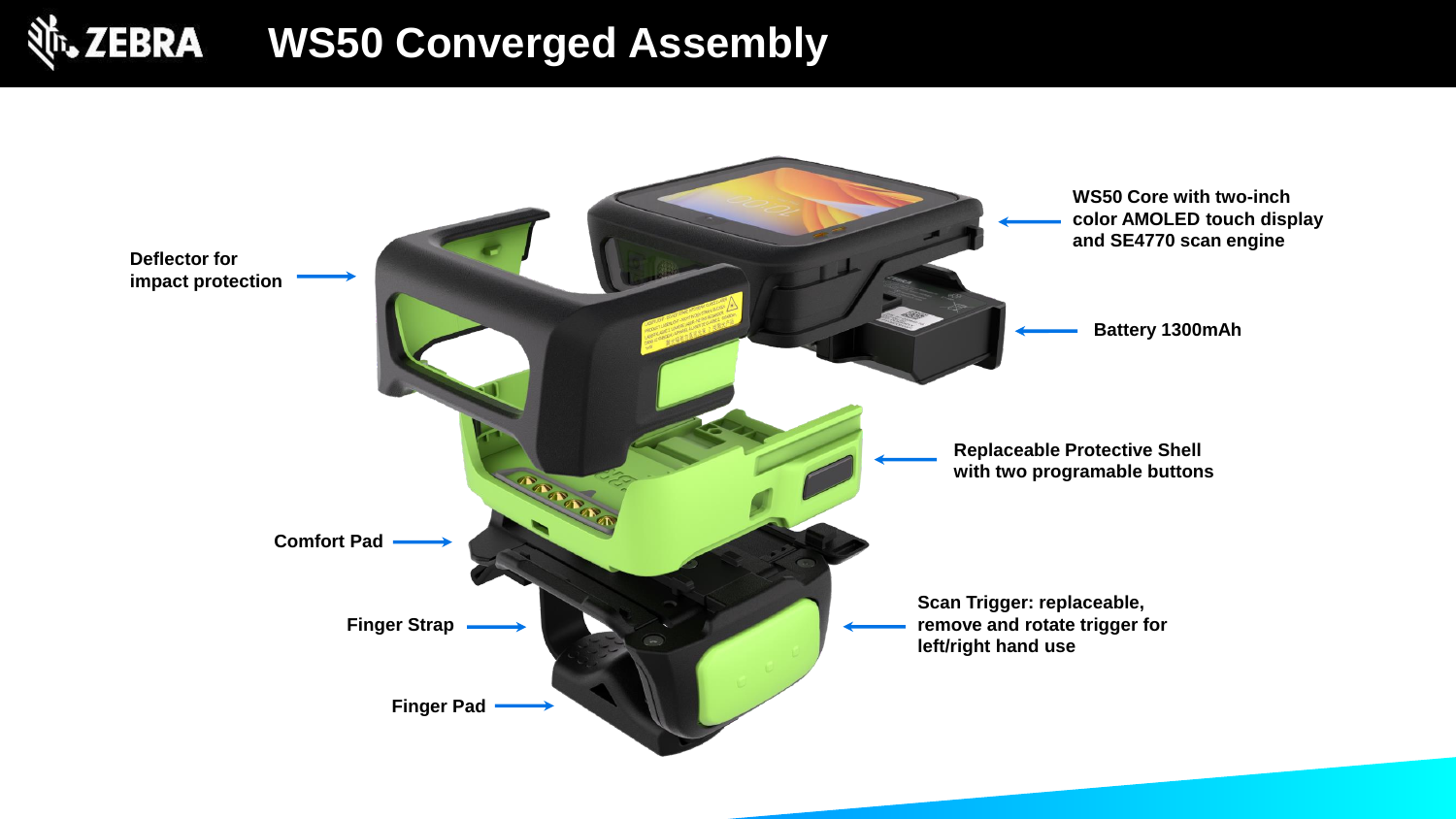# **WS50 Converged Spare Battery and Charger**

# **Spare 1300mAh Li-ion Battery**

### **BTRY-WS5X-13MA-01**

PowerPrecision Spare Lithium-Ion battery, 1300mAh, for WS50 Converged





# **WS50 Converged, Four Slot Spare Battery Charger**

**SAC-WS5X-4S13-01:** WS50 Converged four slot spare battery charger, charges four 1300mAh batteries. LEDs on the cradle indicate charge status of each battery.

# Power supply for single cradle



### **PWR-BGA12V50W0WW**

Level VI AC/DC Power Supply **AC Input:** 100-240V, 2.4A **DC Output:** 12V, 4.16A, 50W **Requires:** DC line cord and Country specific grounded AC line cord.



### **CBL-DC-388A1-01**

DC Line Cord for running the single slot cradles or battery chargers from a single Level VI power supply PWR-BGA12V50W0WW



### **23844-00-00R**

US AC line cord, 7.5 feet long, grounded, three wire for power supplies.

| Off                   | <b>Battery not charging</b>              |
|-----------------------|------------------------------------------|
| <b>Solid Amber</b>    | <b>Healthy battery charging</b>          |
| <b>Solid Green</b>    | <b>Healthy battery charging complete</b> |
| <b>Fast Blink Red</b> | <b>Charging error</b>                    |
| <b>Solid Red</b>      | Unhealthy battery                        |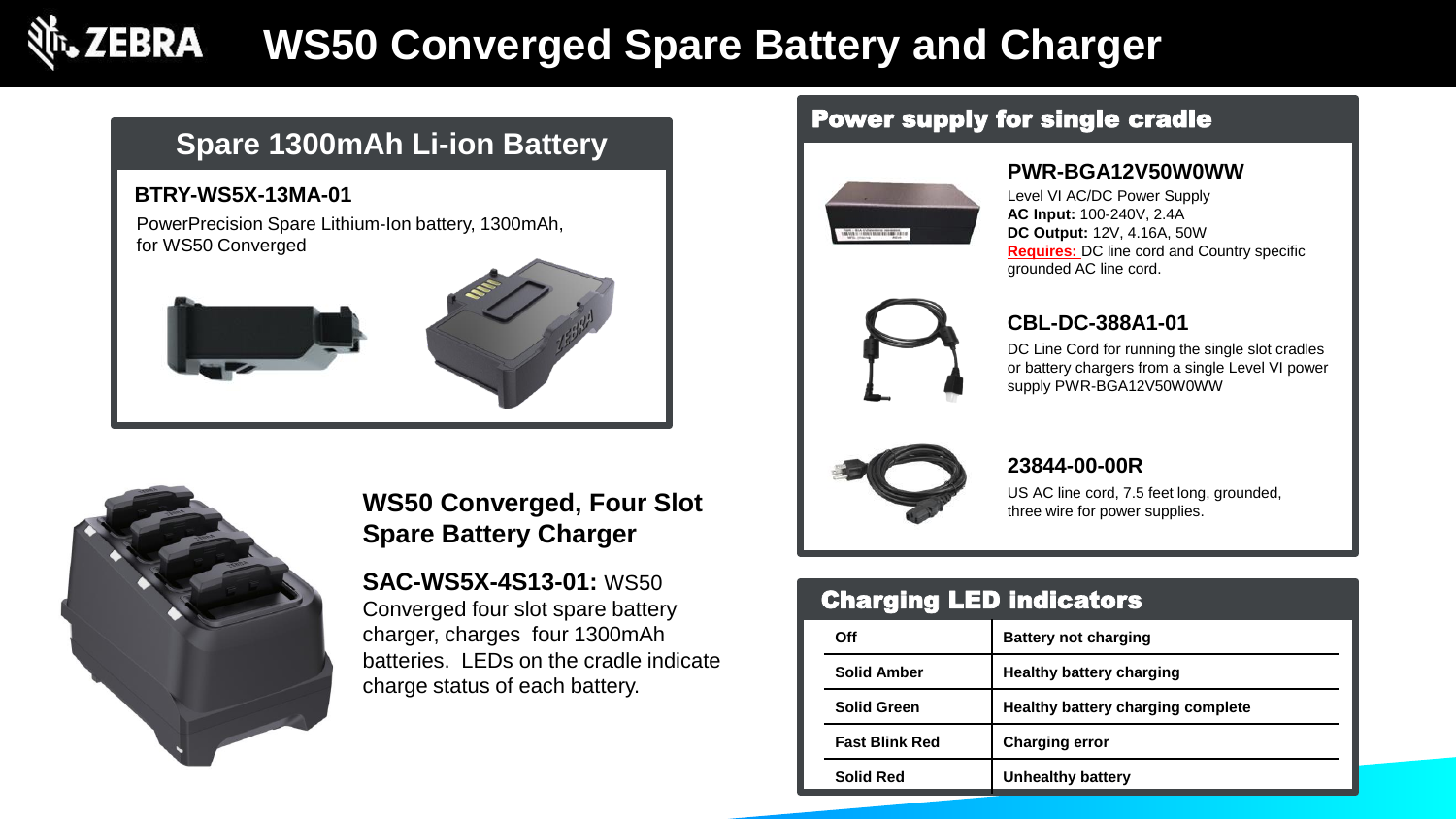# **WS50 Converged Single Charging Cradle**

# **WS50 Converged, Two Slot Device Cradle**

**CRD-WS5X-2SCV-01:** Two slot charge-only cradle, charges two WS50 Converged devices. LED near the top of the WS50 display indicate charge status of each device. "Stadium" positioning enables viewability of the display on the rear device while a device is placed in the front slot.



### Power supply for single cradle



#### **PWR-BGA12V50W0WW**

Level VI AC/DC Power Supply **AC Input:** 100-240V, 2.4A **DC Output:** 12V, 4.16A, 50W **Requires:** DC line cord and Country specific grounded AC line cord.



### **CBL-DC-388A1-01**

DC Line Cord for running the single slot cradles or battery chargers from a single Level VI power supply PWR-BGA12V50W0WW



#### **23844-00-00R**

US AC line cord, 7.5 feet long, grounded, three wire for power supplies.

| Off                   | <b>Battery not charging</b>       |
|-----------------------|-----------------------------------|
| <b>Solid Amber</b>    | <b>Healthy battery charging</b>   |
| <b>Solid Green</b>    | Healthy battery charging complete |
| <b>Fast Blink Red</b> | <b>Charging error</b>             |
| <b>Solid Red</b>      | <b>Unhealthy battery</b>          |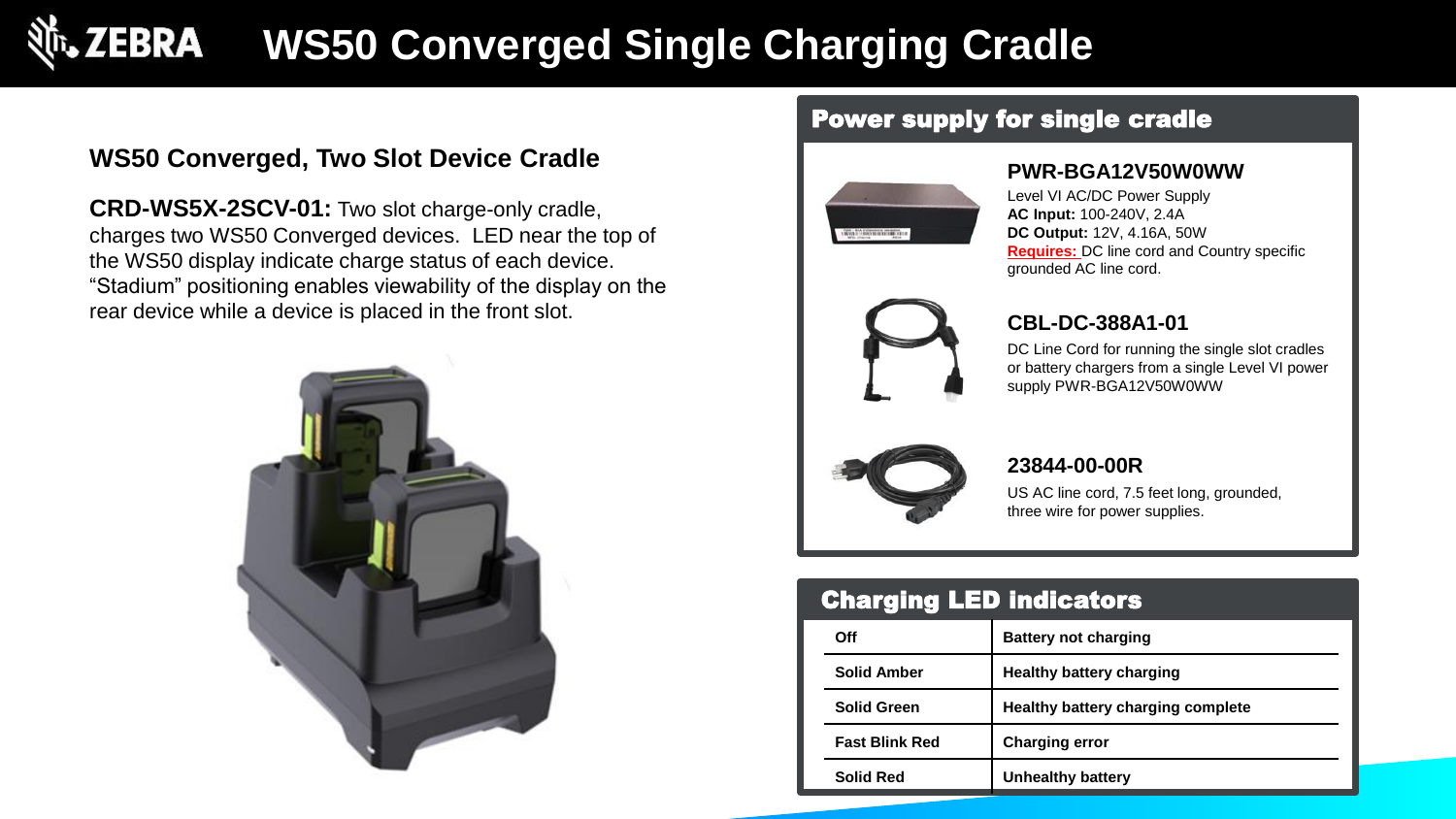# **WS50 Converged Multi-Slot Device Cradle**

# **WS50 Converged, 10 Slot Device Cradle**

**CRD-WS5X-10SCV-01:** Ten slot charge-only cradle, charges ten WS50 Converged devices. LED near the top of the WS50 display indicate charge status of each device.



# Power supply for multi-slot cradle



### **PWR-BGA12V108W0WW**

Level VI AC/DC Power Supply **AC Input:** 100-240V, 2.8A **DC Output:** 12V, 9A, 108W .



# **CBL-DC-381A1-01**

DC Line Cord for running multi-slot cradles from a single Level VI power supply PWR-BGA12V108W0WW



### **23844-00-00R**

US AC line cord, 7.5 feet long, grounded, three wire for power supplies.



# **BRKT-SCRD-SMRK-01**

Rack/Wall Mounting bracket for multi-slot cradles.

| Off                   | <b>Battery not charging</b>       |
|-----------------------|-----------------------------------|
| <b>Solid Amber</b>    | Healthy battery charging          |
| <b>Solid Green</b>    | Healthy battery charging complete |
| <b>Fast Blink Red</b> | <b>Charging error</b>             |
| <b>Solid Red</b>      | <b>Unhealthy battery</b>          |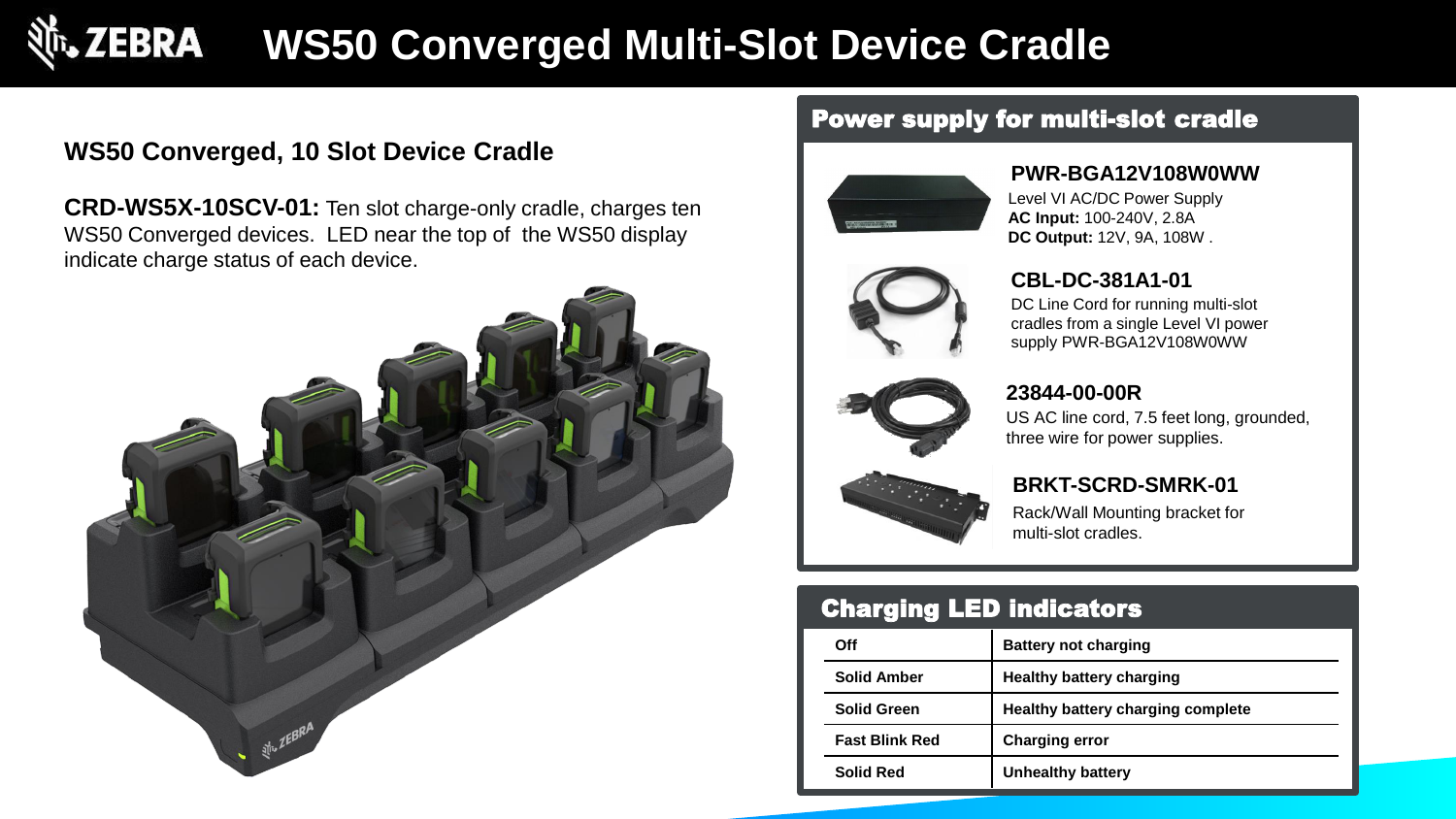# **ZEBRA WS50 Converged Multi-Slot Battery Charger**

# **WS50 Converged, 20 Slot Spare Battery Charger**

**SAC-WS5X-20S13-01:** WS50 Converged twenty slot spare battery charger, charges four 1300mAh batteries. LEDs on the cradle indicate charge status of each battery.



# Power supply for multi-slot cradle



### **PWR-BGA12V108W0WW**

Level VI AC/DC Power Supply **AC Input:** 100-240V, 2.8A **DC Output:** 12V, 9A, 108W .



# **CBL-DC-381A1-01**

DC Line Cord for running multi-slot cradles from a single Level VI power supply PWR-BGA12V108W0WW



#### **23844-00-00R**

US AC line cord, 7.5 feet long, grounded, three wire for power supplies.



### **BRKT-SCRD-SMRK-01**

Rack/Wall Mounting bracket for multi-slot cradles.

| Off                   | <b>Battery not charging</b>              |
|-----------------------|------------------------------------------|
| <b>Solid Amber</b>    | <b>Healthy battery charging</b>          |
| <b>Solid Green</b>    | <b>Healthy battery charging complete</b> |
| <b>Fast Blink Red</b> | <b>Charging error</b>                    |
| <b>Solid Red</b>      | <b>Unhealthy battery</b>                 |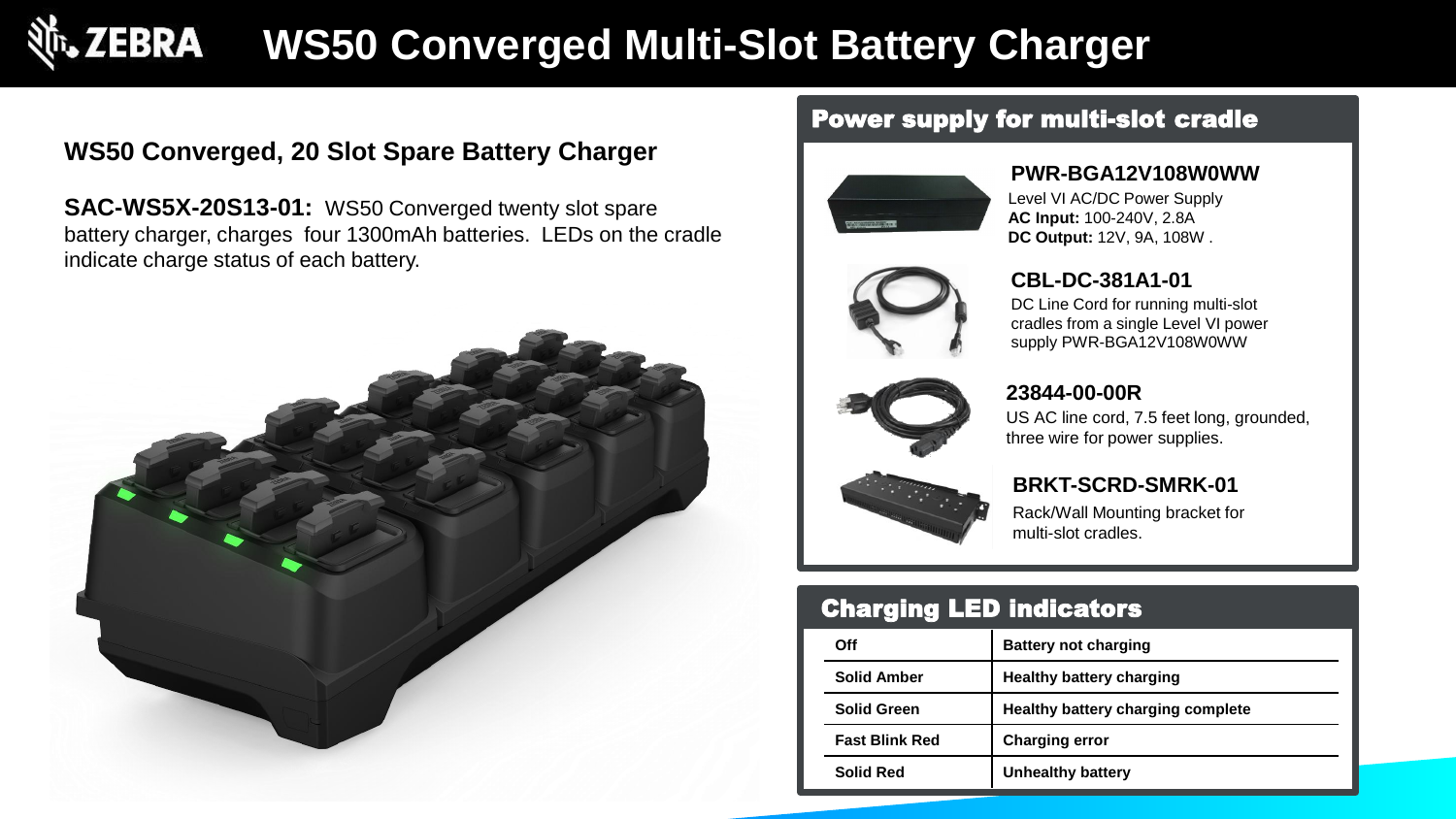# **WS50 Converged Multi-Slot Ethernet Cradle**

# **WS50 Converged, 5 Slot Ethernet Cradle with Spare Battery Charger**

**CRD-WS5X-5SECV-01:** WS50 Converged Five Slot Ethernet Cradle with Spare Battery Charger, charges 5 WS50 Converged devices and 5 spare 1300mAh batteries. LED near the top of the WS50 display indicate charge status of each device. LEDs on the cradle indicate charge status of each battery.



# Power supply for multi-slot cradle



### **PWR-BGA12V108W0WW**

Level VI AC/DC Power Supply **AC Input:** 100-240V, 2.8A **DC Output:** 12V, 9A, 108W .



# **CBL-DC-381A1-01**

DC Line Cord for running multi-slot cradles from a single Level VI power supply PWR-BGA12V108W0WW



### **23844-00-00R**

US AC line cord, 7.5 feet long, grounded, three wire for power supplies.



# **BRKT-SCRD-SMRK-01**

Rack/Wall Mounting bracket for multi-slot cradles.

| Off                   | <b>Battery not charging</b>       |
|-----------------------|-----------------------------------|
| <b>Solid Amber</b>    | <b>Healthy battery charging</b>   |
| <b>Solid Green</b>    | Healthy battery charging complete |
| <b>Fast Blink Red</b> | <b>Charging error</b>             |
| Solid Red             | <b>Unhealthy battery</b>          |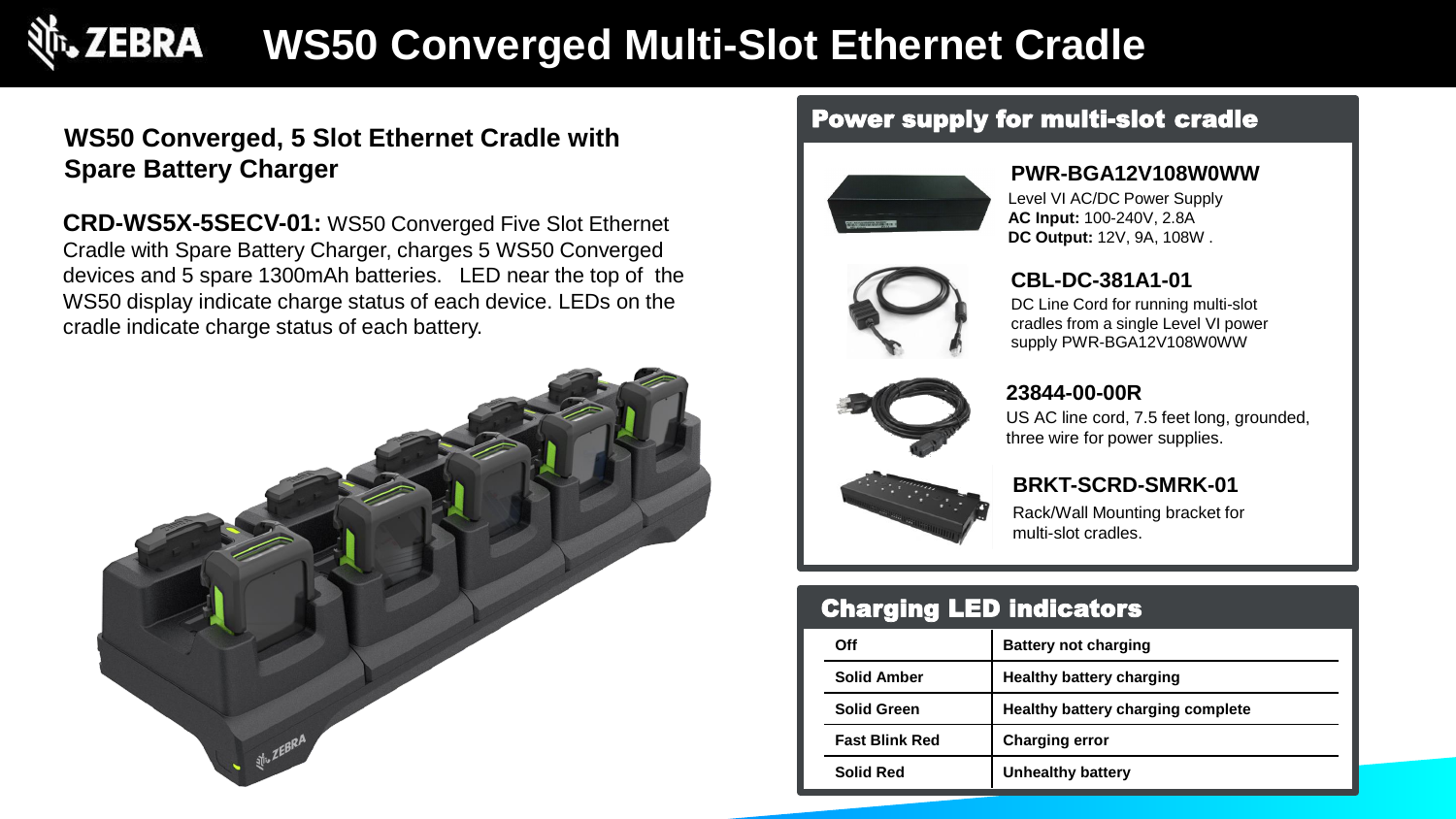# **M. ZEBRA WS50 Charge Cable**

# **WS50 Charge Cable**

**CBL-WS5X-USB1-01 :** WS50 charge cable. Provides charging and communications. Snaps on to bottom of WS50 device. Cable length 6 inches / 15cm. USB-C female port enables client-host connectivity. Requires separate purchase of USB-C cable and AC power adapter.



# Accessories for WS50 charge cable



#### **PWR-WUA5V12W0XX**

Power Supply-100-240 VAC, 5 V, 2.5 A with country specific plugs.



#### **CBL-TC5X-USBC2A-01**

USB-C to USB-A communication and charging cable, 1M length

| Off                   | <b>Battery not charging</b>       |
|-----------------------|-----------------------------------|
| <b>Solid Amber</b>    | <b>Healthy battery charging</b>   |
| <b>Solid Green</b>    | Healthy battery charging complete |
| <b>Fast Blink Red</b> | <b>Charging error</b>             |
| Solid Red             | Unhealthy battery                 |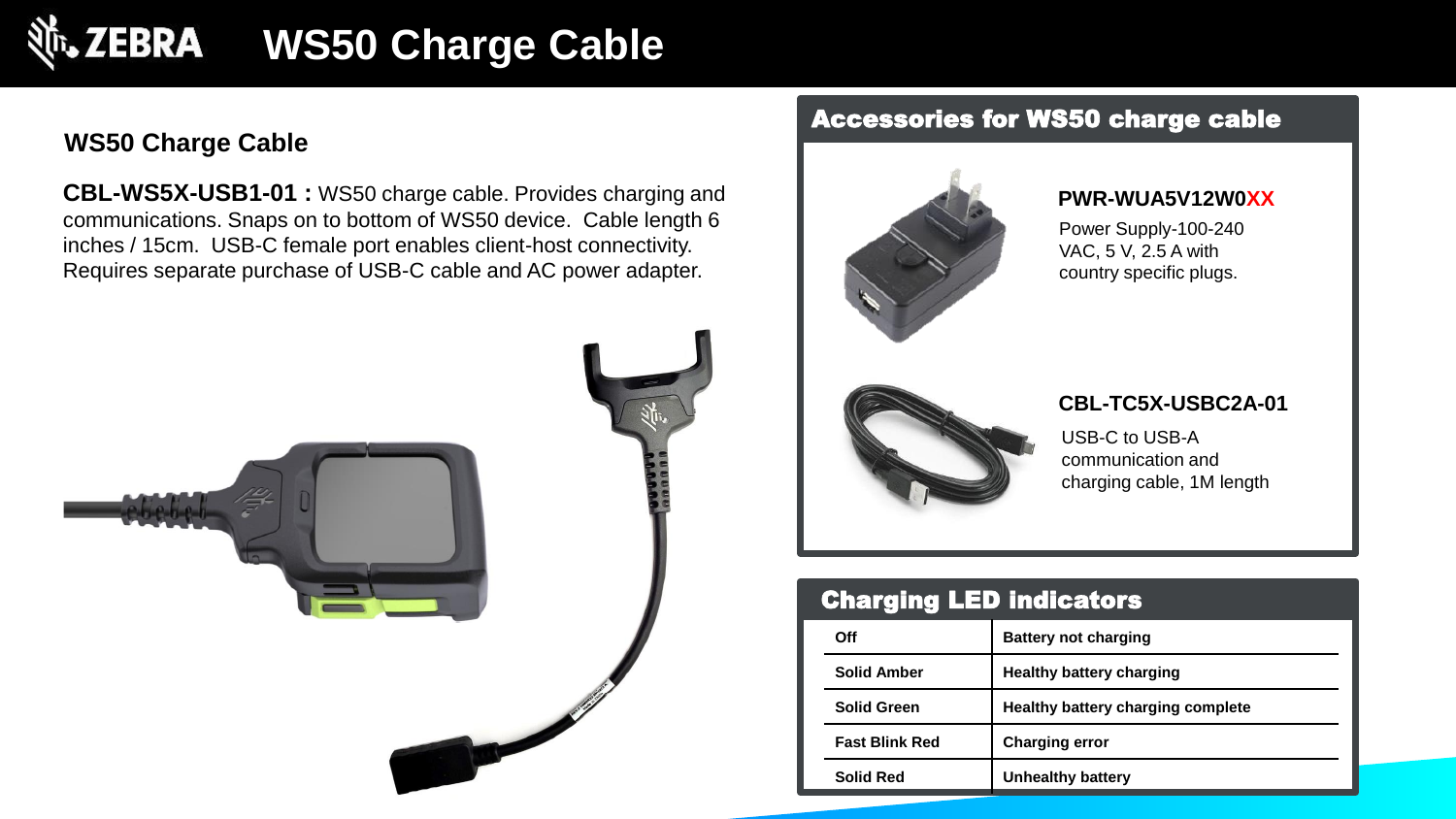# **ZEBRA WS50 Converged Two Finger Mount**



# **WS50 Two Finger Trigger Mount**

**SG-WS5X-TRGA-01:** WS50 Converged replacement trigger mount. Includes strap and finger pad.



# Accessories for WS50 back of hand mount



### **SG-WS5X-STRP-10**

Replacement finger strap for WS50 Converged,10 pack



### **SG-WS5X-SHLCS-01**

Replacement protective shell for WS50 Converged. Two input buttons.



### **SG-WS5X-DFLTC-01**

Replacement protective deflector for WS50 Converged. Includes mounting screws.



### **SG-WS5X-SCRNP1-01**

Replacement screen protector for WS50 display.